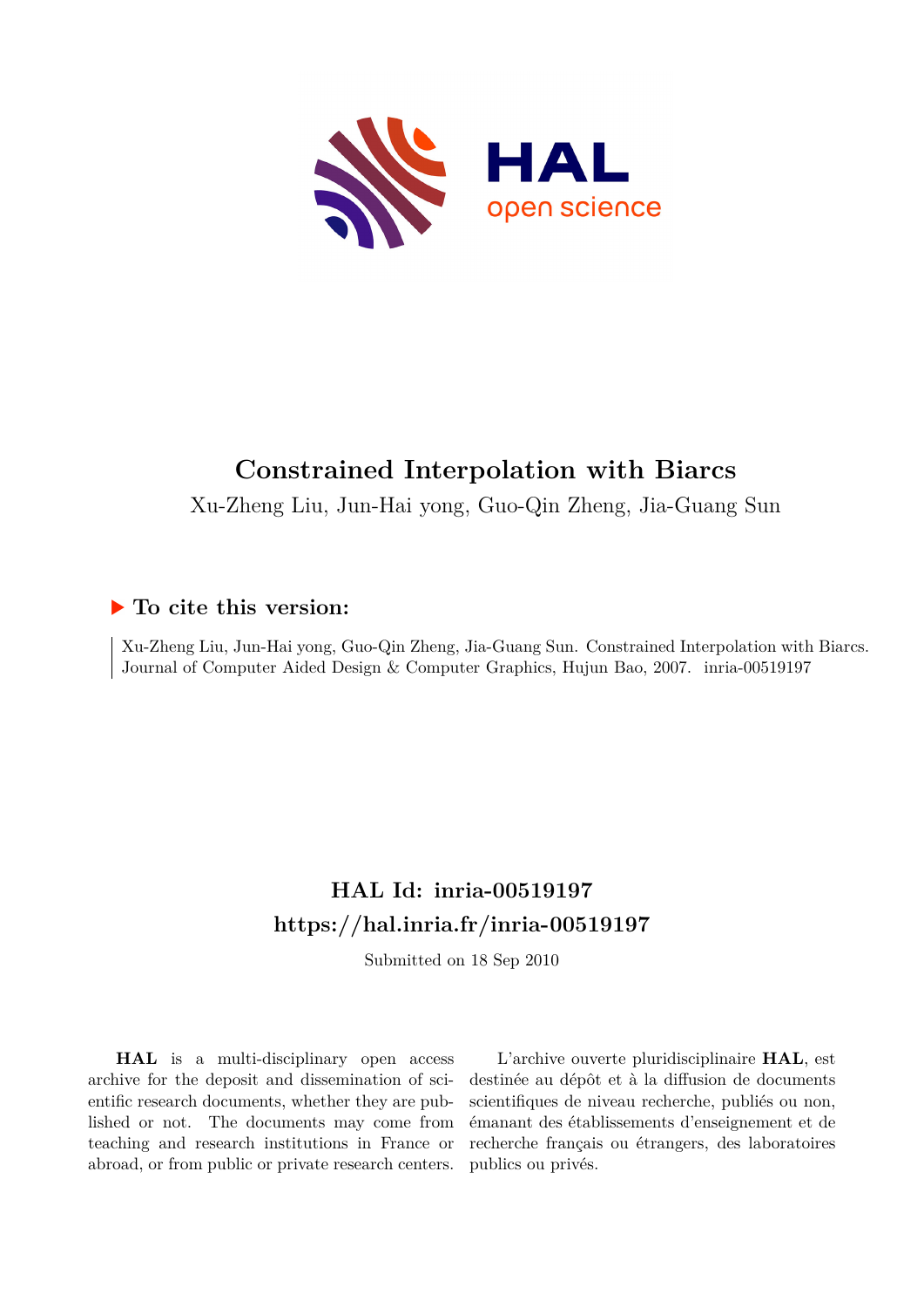# 约束双圆弧插值

刘续征1,2, 雍俊海1, 郑国勤, 孙家广1,2 1.清华大学软件学院, 北京, 100084 2.清华大学计算机科学与技术系, 北京, 100084 (E-mail: liu-xz02@mails.tsinghua.edu.cn)

**摘要**: 提出一种构造双圆弧的算法,该双圆弧的两个端点为给定的点,在端点处的两个切向量为给 定的切向量,而且该双圆弧完全位于一条给定直线的一侧。这里的双圆弧包括C-型双圆弧和S-型双 圆弧两种。对于C-型双圆弧,分十二种情况给出不等式直接判断双圆弧是否满足位于给定直线一侧 的约束条件。如果存在多个同时满足插值条件和直线约束条件的双圆弧,则通过求解一个最小值问 题,选出最优的双圆弧。否则,通过添加一个额外的点构造两段双圆弧。对于S-型双圆弧,同时也 给出一些带直线约束的插值结果。

关键词:约束插值;双圆弧;直线约束 中图法分类号: TP391

# **Constrained Interpolation with Biarcs**

Liu Xu-Zheng<sup>1,2</sup>, Yong Jun-Hai<sup>1</sup>, Zheng Guo-Qin<sup>1</sup> and Sun Jia-Guang<sup>1,2</sup>

1 School of Software, Tsinghua University, Beijing, 100084

2 Department of Computer Science and Technology, Tsinghua University, Beijing,,100084

(E-mail: liu-xz02@mails.tsinghua.edu.cn)

Abstract: An algorithm to construct biarcs that not only match the interpolation requirement of the point positions and tangent vectors but also lie on one side of the constraint line is proposed. For C-type biarc interpolation with the line constraint, firstly twelve inequalities in total are provided according to different position relationships between the constraint line and the interpolation requirement. These inequalities are used to check if biarcs lie on one side of the constraint line. If there exist many biarcs satisfying both the interpolation requirement and the line constraint, the optimal biarc can be obtained by solving a minimum problem. Otherwise, one extra point is added to make it possible to obtain biarcs. For S-type biarc interpolation with the line constraint, some results are also listed.

**Keyword**: constrained interpolation; biarc; straight line constraint

## **0** 引言

 $\overline{\phantom{a}}$  , where  $\overline{\phantom{a}}$ 

在曲线设计中,插值方法占据着很重要的地位。当我们考虑一个插值问题时,除了曲线通过给 定的插值点外,一般还要考虑满足其它的约束条件。根据不同的需求,约束条件可以分为保形插值 约束<sup>[1]</sup>、正约束<sup>[2]</sup>等等。当利用插值方法在一块多边形材料上设计加工边界时,插值曲线必须完全位 于多边形区域内,此约束条件称为区域约束。区域约束可以视为正约束的推广,还可以分解为多个 直线约束。Goodman等<sup>[3]</sup>最早考虑带直线约束的有理三次样条插值问题;对于同一问题,Ong等<sup>[4]</sup>给

基金项目:国家自然科学基金(60403047, 60533070),国家重点基础研究发展规划项目(2004CB719400), 全国 优秀博士学位论文作者专项资金项目(200342)和教育部"新世纪优秀人才支持计划"(NCET-04-0088)。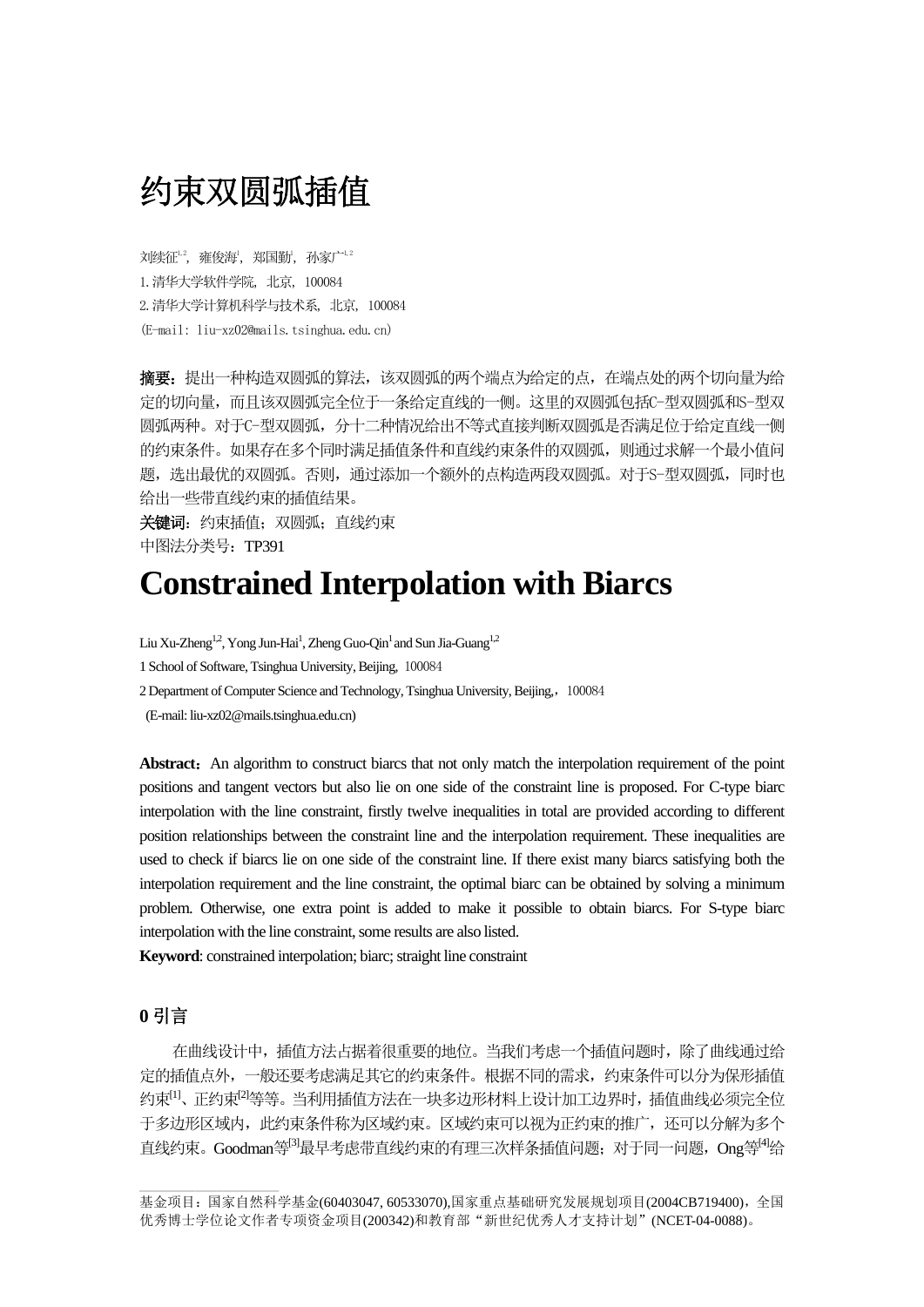出非参数的插值格式;在2004年,张彩明等<sup>[5]</sup>研究带直线约束的三次样条插值问题;Meek等<sup>[6-7]</sup>研究 了利用有理样条构造插值曲线位于多义线围成的区域内。

三次样条插值曲线作为加工边界曲线进行数控加工之前,必须预处理,因为三次样条的offset 曲线不能在CAD系统中精确表示。如果边界曲线是圆弧样条,则其偏移曲线可以在CAD系统中精确 表示,这也就是圆弧样条应用比较广泛的原因。Bolton<sup>[8]</sup>较早研究了双圆弧,并应用在数控加工领 域。孙家昶等[9-10]给出了广义双圆弧方法,拓广了双圆弧方法的应用范围。相继出现很多利用圆弧 或者双圆弧插值或者逼近曲线的研究工作<sup>[11-14]</sup>。但是,据我们了解,带直线或者区域约束的圆弧样 条插值问题的研究工作很少。Held等<sup>[14]</sup>研究了在给定误差条件利用双圆弧逼近多边形的问题。

双圆弧可以分为C-型和S-型双圆弧两类,一般地,利用C-型双圆弧插值可以得到光顺的插值曲 线,所以大多数的研究工作也集中在C-型双圆弧插值问题。本文的研究重点在于带直线约束的C-型 双圆弧插值问题。如果存在多个同时满足插值条件和直线约束条件的双圆弧,首先结合传统的选优 规则[<sup>15]</sup>选取最优的双圆弧。如果这个规则构造的双圆弧不满足直线约束,则通过求解一个极小值问 题,选择最优的双圆弧。文中同时给出了求解极小值问题的近似算法。如果不存在满足约束条件的 双圆弧,则通过增加一个额外的点,构造两段双圆弧。在实际应用中,S-型双圆弧往往是不可避免 的,文中同时给出带直线约束S-型双圆弧插值问题的一些结果。与文献[14]中的工作相比,本文算 法利用不等式直接判定双圆弧是否与约束直线相交,避免了求交计算;另一方面,得到的插值曲线 不需要后处理就是 $G^1$  连续的。

#### **1** 带直线约束的 **C-**型双圆弧插值

定义1 带直线约束的双圆弧插值: 带直线约束的双圆弧插值是指构造满足下述条件的的双圆 弧:双圆弧的两个端点为给定的点,两端点处的切向量为给定的切向量,并且完全位于给定直线的 一侧。位于直线一侧的约束条件简称为直线约束条件,给定的直线称为约束直线。

 $B \oplus B \oplus B$  ,  $A \oplus B$  和两切向 $T_A \oplus T_B$  插值条件, 如果 $T_A \uparrow T_B$  不平行, 分别使用  $A$ ,  $B$  和两 向量 $T_A$ ,  $T_B$ 为方向构造直线, 记 *C* 为两直线的交点。如果 $T_A \, \text{A} T_B \, \text{F}$ 行, *C* 则位于∞ 。令  $\angle$ *CAB* =  $\theta$ <sub>1</sub>,  $\angle$ *CBA* =  $\theta$ <sub>2</sub> 。利用插值条件构造一个双圆弧, 记双圆弧的连接点为*E* 。连接点*E*  $A$  到  $B$  的运动轨迹称为轨迹圆弧[16], 记  $O$  为轨迹圆弧的圆心, 则连接点  $E$  可以由角度  $\beta$  =  $\angle EOB$  唯一确定。称 $E$  点左侧的圆弧为左圆弧,右侧的圆弧为右圆弧,并记右圆弧的圆心 $O_r$  , 如图1所示。利用这些符号,我们有下述性质。





图1带直线约束的双圆弧插值 网2双圆弧的圆弧包围盒

定理1 对于满足插值条件的双圆弧,如果连接点*E* 位于Δ*ABC* 内部,我们有:

(1)如果 $\theta_1 < \theta_2$ , 左圆弧位于轨迹圆弧下方, 右圆弧位于轨迹圆弧上方; 如果 $\theta_1 > \theta_2$ , 左圆弧位 于轨迹圆弧上方,右圆弧位于轨迹圆弧下方;

 $(2)$ 如果 $\theta_1 = \theta_2$ , 左圆弧和右圆弧均与轨迹圆弧重合。

如果 $\theta_1 = \theta_2$ , 带直线约束的双圆弧插值问题可以简称为两点对称插值问题(TPSI: two point symmetrical interpolation)。如果 $\theta_1 \neq \theta_2$ 简称为两点不对称插值问题(TPNI: two point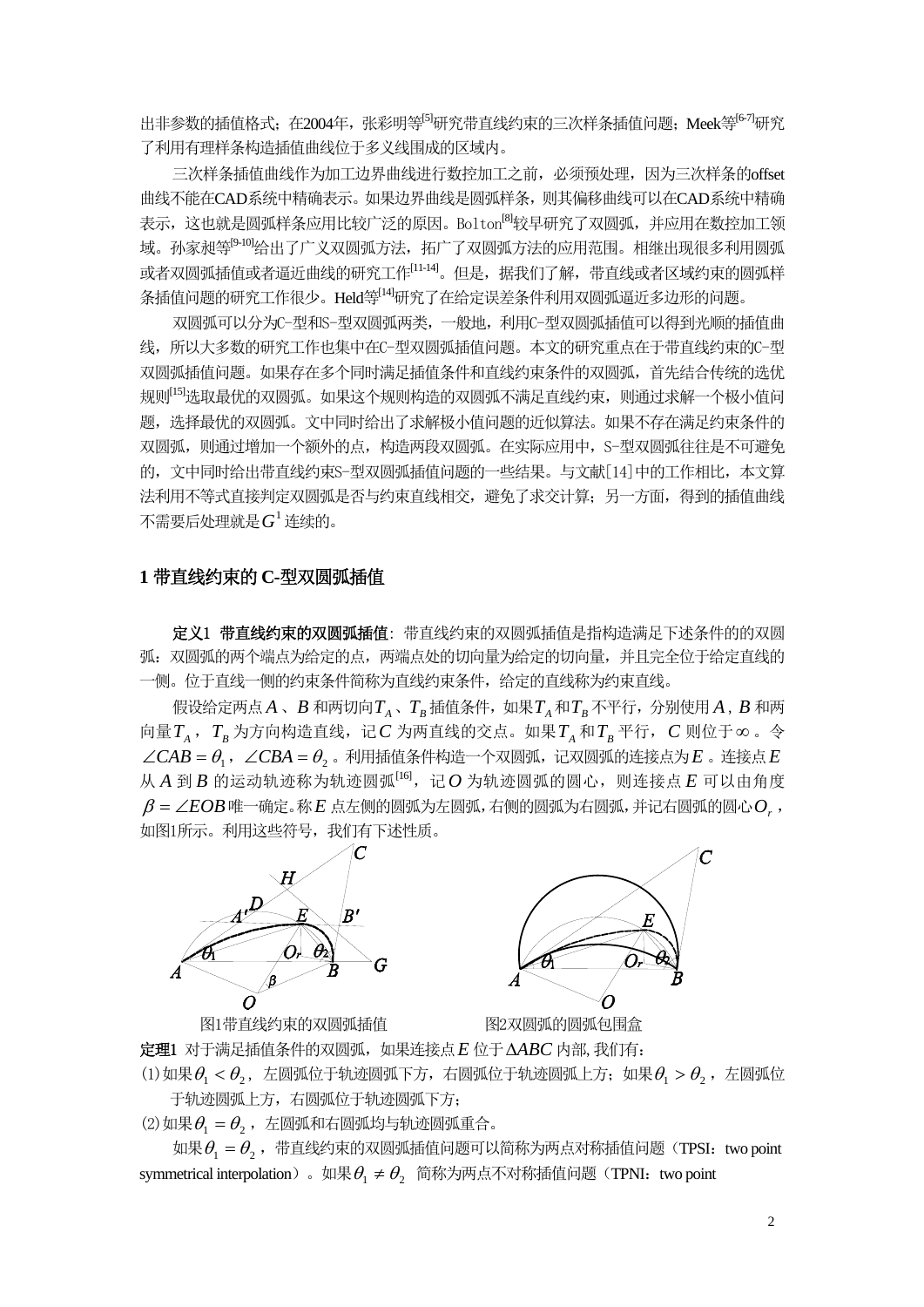

non-symmetrical interpolation)。对于带直线约束的TPNI问题,不失一般性,我们假设 $\theta_1 < \theta_2$ , 如  $\mathcal{R} \theta_1 > \theta_2$ , 可以得到类似的结论。

图3 带直线约束的C-型双圆弧插值

我们分两步判断一个双圆弧是否与直线相交。首先,分别使用一个点及其切向构造一个大圆弧 和一个小圆弧作为双圆弧的包围盒[17], 利用包围盒性质排除部分不相交的情形。如图 2 所示, 利用  $A$  点和方向 $A C$  为切向、 $B$  点和方向 $B C$  为切向分别可以构造两粗线圆弧,虚线表示的双圆弧位 于两粗线圆弧组成的包围盒中。如果约束直线不与大小圆弧相交,则带直线约束的C-型双圆弧插值 问题退化为无直线约束的情况。如果约束直线与大圆弧相交,但是不与 ΔABC 相交,则带直线约 束的C-型双圆弧插值问题也是退化的。如果约束直线与Δ*ABC* 相交,由于插值点位于直线一侧, 所以只可能与线段 *AC* 和*BC* 相交。所以,这里我们只考虑约束直线与线段 *AC* 和*BC* 相交的情形。

 $\overline{A}$ 节中记约束直线为 $GH$  ,如果 $GH$  平行于 $AB$  ,记 $G$  、 $H$  分别为约束直线与 $AC$  、 $BC$  的 交点,且平行线间的距离记为| DD'|= h; 如果 GH 与 AB 相交,记 G 为 GH 与 AB 的交点,如 果*G* 位于 点的左侧,则记 *A H* 为*GH* 与*BC* 的交点;如果*G* 位于*B* 点的右侧,则记*H* 为*GH* 与 *AC* 的交点。记左、右圆弧在连接点*E* 处的公切线 *A*'*B*'分别交线段 *AC* 、*BC* 于 *A*' 、*B*' 。如果 约束直线与轨迹圆弧不相交,记 *F* 和约束直线与  $AC$  的交点重合, 例如图1中, F 与 H 重合;如 果约束直线与轨迹圆弧相交一点,记交点为F, 如图3(a)所示; 如果约束直线与轨迹圆弧有两个交 点,记位于右边的交点为 $F$ , 如图3(b)所示。

#### 1.1带直线约束的TPSI问题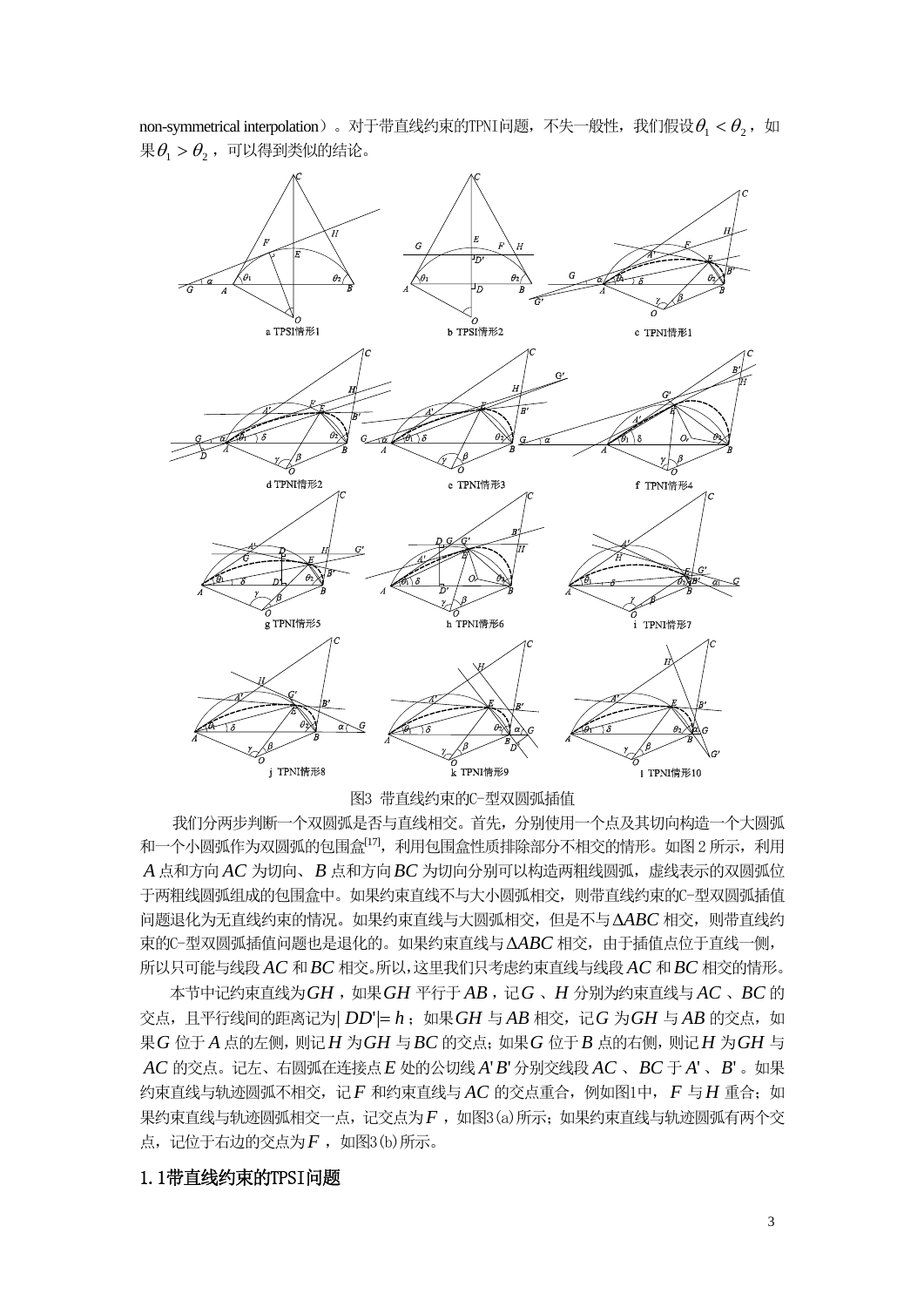记  $d = |AB|$ , 如果约束直线不平行于 AB, 令 G 为约束直线与 AB 的交点, 记  $d_1 = |G\!A|$  ,  $\alpha = \angle HGA$  , 如图3(a) 所示,双圆弧满足直线约束的充要条件是不等式(1) 成立:

$$
(2d_1 + d)\sin\theta_1\sin\alpha + d\cos\theta_1\cos\alpha \ge d \tag{1}
$$

如果约束直线平行于 AB, 令 h = DD' , 如图3 (b) 所示, 双圆弧满足直线约束的充要条件是不等 式(2)成立:

$$
d(1 - \cos \theta_1) \le 2h \sin \theta_1 \tag{2}
$$

#### 1.2带直线约束的TPNI问题

如图1所示,双圆弧的连接点*E* 给定以后,公切线 *A*'*B*'将被确定,左、右圆弧分别位于Δ*AA*'*E* 和Δ*BB*'*E* 的内部,如果约束直线与线段 *AE* 或者*BE* 相交,则不存在双圆弧满足约束条件。因此, 连接点 *E* 的选择应满足: 约束直线不能与线段 AE 和 BE 相交。根据前面 F 点的定义, 圆弧 FB 上 任意一点作为连接点 *E* 可以满足上述条件。选定连接点*E* 之后,根据公切线与约束直线的位置关系, 仅需要判定左圆弧或者右圆弧是否与约束直线相交即可判定双圆弧是否与直线相交。

定理2 根据上述规则选取连接点*E* 后,双圆弧以及公切线被唯一确定。约束直线至多与Δ*AA*'*E* 和 Δ*BB*'*E* 之一相交。如果约束直线与Δ*AA*'*E* 相交,仅需要判断左圆弧是否与约束直线相交;如果 约束直线与Δ*BB*'*E* 相交,仅需要判断右圆弧是否与约束直线相交。

 $\overline{A}$ 节我们不加说明使用下列记号:  $d = AB \mid \theta_1 = \angle CAB$ ,  $\theta_2 = \angle CBA$ , *G* 为约束直线与  $AB$  的交点。当 *G* 位于 *A* 点左侧时,引入记号  $d_1$  = | *GA* | , α = ∠ *HGA* 。分别对应图3(c)-(f) 的四种不同的位置关系,则双圆弧满足直线约束的充要条件分别满足不等式(3)-(6):

$$
[2d_1 \sin \alpha \sin \frac{\theta_1 + \theta_2}{2} + d \sin(\frac{\theta_1 + \theta_2}{2} - \frac{\beta}{2}) \sin(\alpha - \frac{\beta}{2})] \sin(\theta_1 - \frac{\beta}{2}) \sin(\alpha - \frac{\beta}{2})
$$
  
+  $\frac{d}{2} \sin(\frac{\theta_1 + \theta_2}{2} - \frac{\beta}{2}) \cos(\theta_1 - \frac{\beta}{2}) \sin(2\alpha - \beta) \ge d \sin(\frac{\theta_1 + \theta_2}{2} - \frac{\beta}{2}) \sin(\alpha - \frac{\beta}{2})$  (3)

$$
d(1 - \cos(\theta_1 - \frac{\beta}{2})) \le 2d_1 \sin \alpha \sin(\theta_1 - \frac{\beta}{2})
$$
\n
$$
\vdots \quad \theta_1 + \theta_2 = 2d_1 \sin \alpha \sin(\theta_1 - \frac{\beta}{2})
$$
\n(4)

$$
[2d_1 \sin \alpha \sin \frac{\theta_1 + \theta_2}{2} - d \sin(\frac{\theta_1 + \theta_2}{2} - \frac{\beta}{2}) \sin(\frac{\beta}{2} - \alpha)] \sin(\theta_1 - \frac{\beta}{2}) \sin(\frac{\beta}{2} - \alpha)
$$
  
+  $\frac{d}{2} \sin(\frac{\theta_1 + \theta_2}{2} - \frac{\beta}{2}) \cos(\theta_1 - \frac{\beta}{2}) \sin(\beta - 2\alpha) \ge d \sin(\frac{\theta_1 + \theta_2}{2} - \frac{\beta}{2}) \sin(\frac{\beta}{2} - \alpha)$  (5)

$$
[2(d+d_1)\sin\alpha\sin\frac{\theta_1+\theta_2}{2}-d\sin\frac{\beta}{2}\sin\frac{2\alpha+\beta+\theta_2-\theta_1}{2}]\sin\frac{2\alpha+\theta_1+\theta_2-\beta}{2}\sin\frac{\theta_2+\beta-\theta_1}{2} + d\sin\frac{\beta}{2}\cos\frac{\theta_2+\beta-\theta_1}{2}\cos\frac{2\alpha+\beta+\theta_2-\theta_1}{2}\sin\frac{2\alpha+\theta_1+\theta_2-\beta}{2} \geq d\sin\frac{\beta}{2}\sin\frac{2\alpha+\theta_1+\theta_2-\beta}{2}
$$
(6)

当约束直线平行 AB 时, 引入记号 h = DD'| 。我们有对应图3(g) 和 (h) 两种位置关系, 则双 圆弧满足直线约束的充要条件分别满足不等式(7)、(8):

$$
[2h\sin\frac{\theta_1+\theta_2}{2} - d\sin(\frac{\theta_1+\theta_2}{2} - \frac{\beta}{2})\sin\frac{\beta}{2}]\sin\frac{\beta}{2}\sin(\theta_1 - \frac{\beta}{2})+ \frac{d}{2}\sin(\frac{\theta_1+\theta_2}{2} - \frac{\beta}{2})\sin\beta\cos(\theta_1 - \frac{\beta}{2}) \ge d\sin\frac{\beta}{2}\sin(\frac{\theta_1+\theta_2}{2} - \frac{\beta}{2})[2h\sin\frac{\theta_1+\theta_2}{2} - d\sin(\frac{\theta_1+\theta_2}{2} - \frac{\beta}{2})\sin\frac{\beta}{2}]\sin(\frac{\theta_1+\theta_2}{2} - \frac{\beta}{2})\sin\frac{\theta_2+\beta-\theta_1}{2}+ \frac{d}{2}\sin\frac{\beta}{2}\sin(\theta_1+\theta_2-\beta)\cos\frac{\theta_2+\beta-\theta_1}{2} \ge d\sin\frac{\beta}{2}\sin(\frac{\theta_1+\theta_2}{2} - \frac{\beta}{2})
$$
(8)

 $\exists G$  位于 *B* 点右侧时, 引入记号  $d_1$  = |  $GB$  |,  $\alpha = \angle HGB$  。分别对应图图3(i)-(1)有四种 不同的位置关系,相应的双圆弧满足直线约束的充要条件是分别满足不等式(9)-(12):

$$
[2(d+d_1)\sin(\frac{\beta}{2}+\alpha)\sin\frac{\theta_1+\theta_2}{2}-d\sin(\frac{\theta_1+\theta_2}{2}-\frac{\beta}{2})\sin\alpha]\sin\frac{\theta_2+\beta-\theta_1}{2}\sin(\frac{\beta}{2}+\alpha) + d\sin\frac{\theta_1+\theta_2-\beta}{2}\sin\alpha\cos(\frac{\beta}{2}+\alpha)\cos\frac{\theta_2+\beta-\theta_1}{2} \geq d\sin(\frac{\theta_1+\theta_2}{2}-\frac{\beta}{2})\sin\alpha
$$
(9)  

$$
[2d_1\sin\alpha\sin\frac{\theta_1+\theta_2}{2}-d\sin\frac{\beta}{2}\sin(\frac{\theta_1+\theta_2-\beta}{2}-\alpha)]\sin\frac{\theta_2+\beta-\theta_1}{2}\sin(\frac{\theta_1+\theta_2-\beta}{2}-\alpha)
$$

$$
+\frac{d}{2}\sin\frac{\beta}{2}\cos\frac{\theta_{2}+\beta-\theta_{1}}{2}\sin(\theta_{1}+\theta_{2}-\beta-2\alpha)\geq d\sin\frac{\beta}{2}\sin(\frac{\theta_{1}+\theta_{2}-\beta}{2}-\alpha)
$$
(10)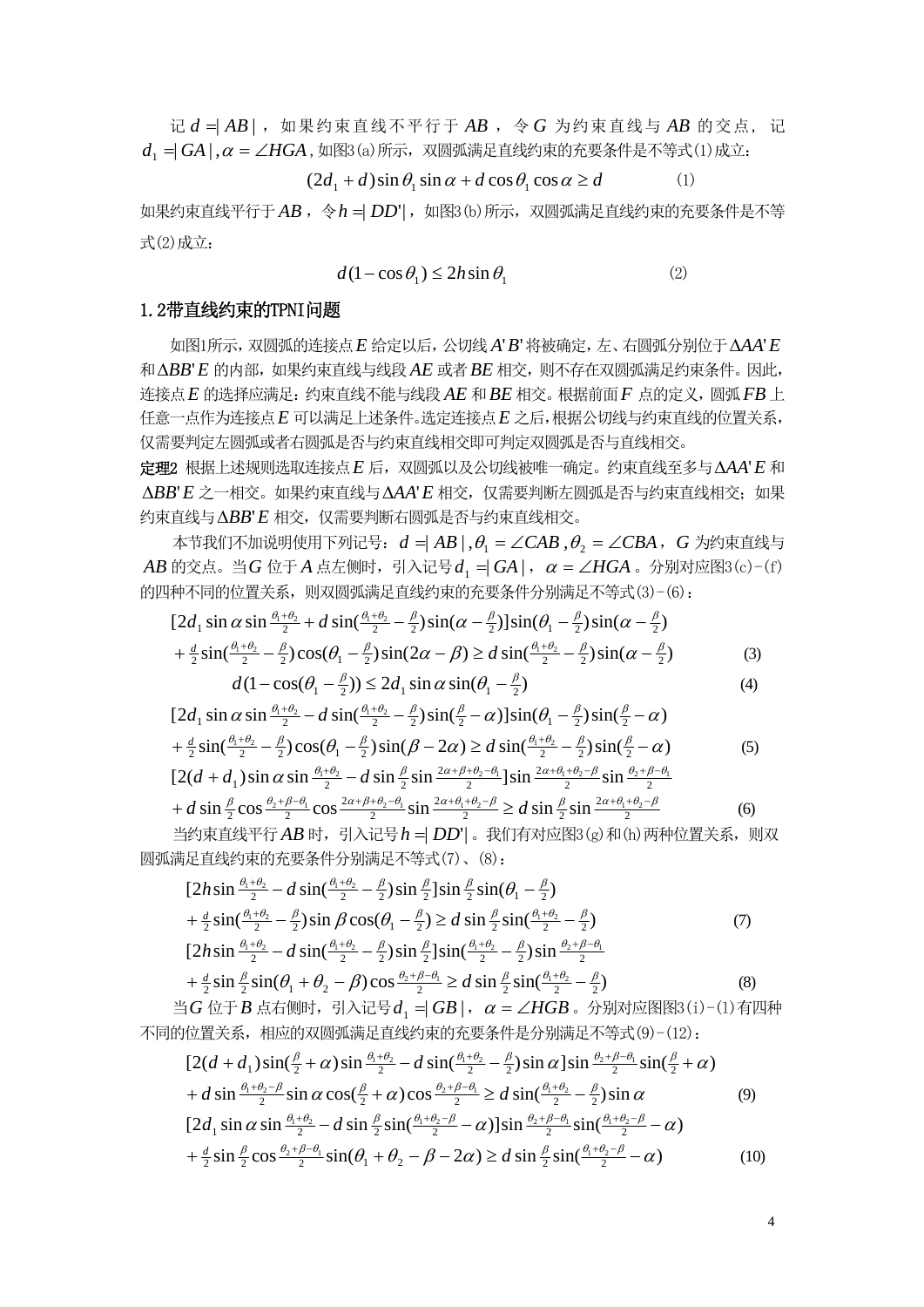2 1 2 <sup>12</sup> <sup>12</sup> sinsin2)cos1( θβθ θβθ <sup>α</sup> −+ −+ *d* − ≤ *d* (11) θθ <sup>21</sup> <sup>β</sup> <sup>21</sup> θβθβθθ <sup>12</sup> <sup>21</sup> βθθ <sup>α</sup> <sup>α</sup> <sup>α</sup> <sup>+</sup> −+ −+ −+ *d* + *d* − −

$$
[2d_1 \sin \alpha \sin \frac{\theta_1 + \theta_2}{2} + d \sin \frac{\beta}{2} \sin(\alpha - \frac{\theta_1 + \theta_2 - \beta}{2})] \sin \frac{\theta_2 + \beta - \theta_1}{2} \sin(\alpha - \frac{\theta_1 + \theta_2 - \beta}{2})
$$
  
+  $\frac{d}{2} \sin \frac{\beta}{2} \sin(2\alpha + \beta - \theta_1 - \theta_2) \cos \frac{\theta_2 + \beta - \theta_1}{2} \ge d \sin \frac{\beta}{2} \sin(\alpha - \frac{\theta_1 + \theta_2 - \beta}{2})$  (12)

#### **2** 最优 **C-**型双圆弧

当添加直线约束之后,有可能不存在双圆弧同时满足插值条件和直线约束,也有可能存在无穷 多个双圆弧满足条件。这里我们先讨论存在无穷多个双圆弧的情况。无穷多个双圆弧的选优问题可 以转化为求解一个极小值问题。首先,我们采用一个传统的选优规则<sup>[15]</sup>进行优选, 即求解极小值问 题 min | <mark>k</mark>, −1|,其中 **R**, 、R, 分别是左、右圆弧的半径。该方法具有明显的几何意义,即最优双 圆弧的连接点是 的内心。利用不等式(3)-(12)中的符号,极小值问题可以表示为 Δ*ABC* β 的函数:

 $f(\beta) = \min |\frac{R_l}{R_r} - 1|,$  (13) 其中  $R_{\rm r}=d\sin\frac{\theta_{\rm t}+\theta_{\rm 2}-\beta}{2}/(2\sin\frac{\theta_{\rm t}+\theta_{\rm 2}}{2}\sin(\theta_{\rm t}-\frac{\beta}{2}))$  , $R_{\rm r}=d\sin\frac{\beta}{2}/(2\sin\frac{\theta_{\rm t}+\theta_{\rm 2}}{2}\sin(\frac{\theta_{\rm 2}+\beta-\theta_{\rm t}}{2}))$  。可以  $E$  证明对任意的  $\beta$  ∈ [0,  $\theta$ <sub>1</sub>], 函数  $f$  是递减的。在无直线约束条件下, 根据传统规则, 利用角度  $\beta = \theta_1$  可以构造最优的双圆弧。如果利用 $\beta = \theta_1$  构造的双圆弧不满足直线约束, 选取满足直线约 束条件的最大角度 β 构造最优的双圆弧。在满足直线约束条件下,最大角度 β 使式(13)达到极小值。 为了判断带直线约束的C-型双圆弧插值问题是否存在解,我们有下述性质;

定理3 利用角度  $\beta = 0$ , 可以构造一个C-型双圆弧, 如果这个双圆弧满足直线约束, 则存在无穷多 个满足约束的双圆弧,否则不存在满足直线约束条件的双圆弧。

为简化直线约束条件下式(13)的计算,我们提出了角度二分算法:

#### 算法1:角度二分算法

(1)令 $\beta = 0$ , 如果 $\beta$  不能满足不等式(3)-(12)之一, 则令 $\beta = -1$ , 返回; (2)计算初始角度 (a)如果约束直线与轨迹圆弧没有交点,记 为约束直线与 的交点; *F AC* (b)如果约束直线与轨迹圆弧有一个交点,记交点为 ; *F* (c)如果约束直线与轨迹圆弧有两个交点,记右边的交点为*F* ; (d)令 $\beta_1 = \angle FOB$ , 如果 $\beta_1 \ge \theta_1$ , 令 $\beta = \theta_1$ , 返回; 否则, 令 $\beta_0 = 0$ , *N* 是一正常数; (3)计算最大角度 (a) 如果  $\beta$ , 满足不等式(3)-(12) 之一, 令  $\beta = \beta_1$ , 返回; (b)  $\Leftrightarrow$   $\beta_{Md} = (\beta_1 + \beta_0)/2$ ,  $\beta = -1$ for  $i = 1:N$ if  $\beta_{\text{M1d}}$  满足条件,  $\beta_0 = \beta_{Mid}$ ;  $\beta_{Mid} = (\beta_1 + \beta_0)/2$ ;  $\beta = \beta_{Mid}$ 

else

 $\beta_0 = \beta_{\text{Mid}}$ ;  $\beta_{\text{Mid}} = (\beta_1 + \beta_0)/2$ ;

在算法1中, *N* 是指定的正常数, 实际计算中可以选取 *N* ∈ [5,10]。

给定插值条件和直线约束,并不总是存在C-型双圆弧同时满足两个条件。例如,当 $\theta_1 = \theta_2$ , 并且约束直线与轨迹圆弧有两个交点时,从定理1可知,不存在双圆弧同时满足插值条件和直线约束。 对于不存在双圆弧的情况,通过增加额外的点及点的切向构造一对双圆弧。但是即使每一段双圆弧 是最优的,这两个双圆弧组成的曲线也不一定是最优的。这就涉及到如何选择最优额外点的问题。 选优规则兼顾组合双圆弧曲线的光顺性以及与约束直线的逼近程度。首先,把额外点选在约束直线 上,切向为约束直线的方向,则组合双圆弧曲线与约束直线相切。在约束直线上进一步选点可以转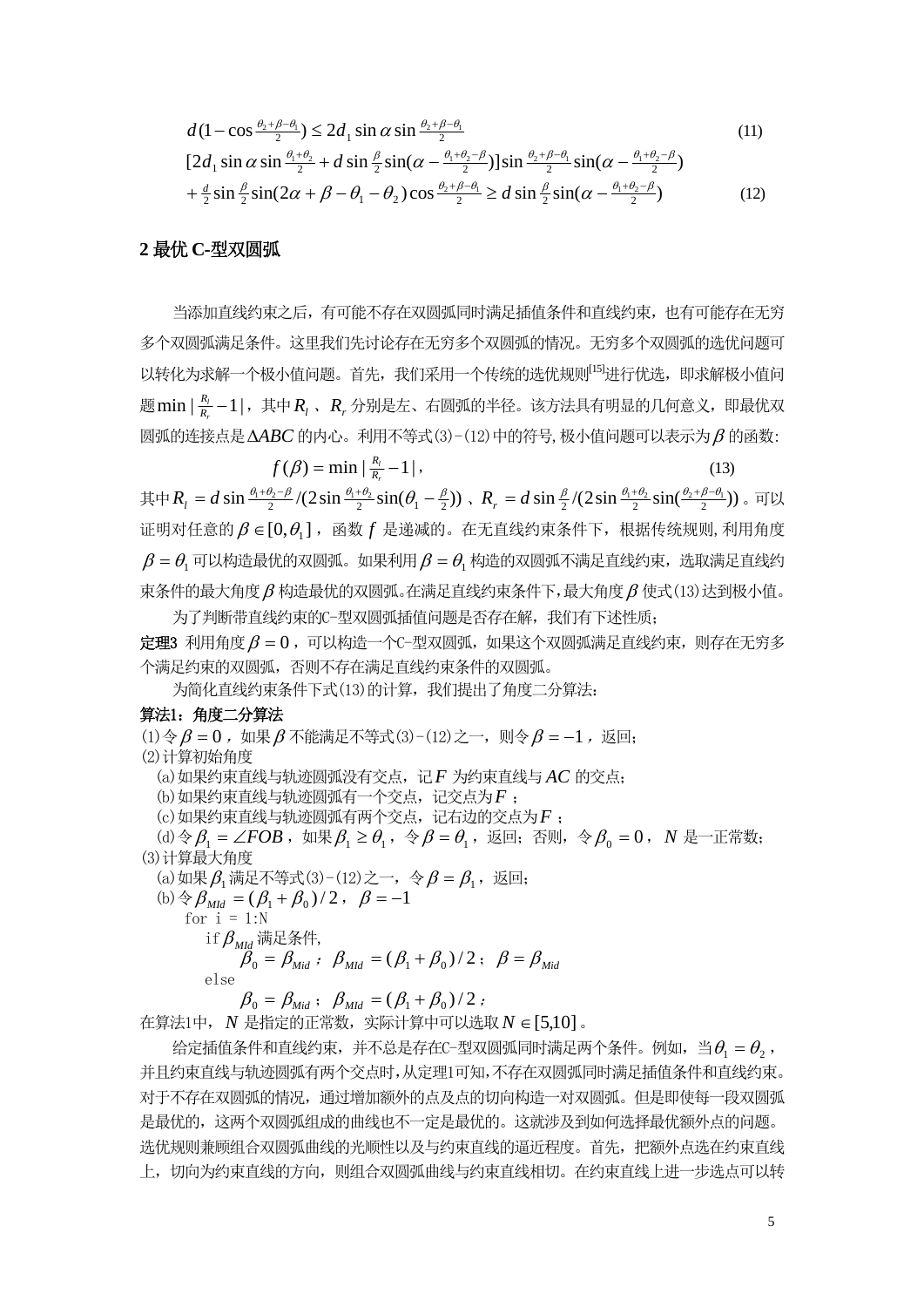化求解极小值问题。但是为了简化计算,我们在实际计算中采用算法2计算额外点。

#### 算法2:额外点选择算法

(1)分别计算约束直线与线段 *AC* ,*BC* 的交点,记为*G*'、*H*';

(2) 选择线段 G' H' 的中点作为额外点, 记为 P:

(3)定义*P* 点的切向为约束直线的方向。

总结上述分析,给定两点 $A$  、 $B$  两切向 $T_{\scriptscriptstyle A}$  、 $T_{\scriptscriptstyle B}$ 和约束直线 $L$  ,算法3可以构造同时满足插值 条件和直线约束且近似最优的双圆弧。

#### 算法3:C-型双圆弧构造算法

(1)计算 *A* 、*B* 的距离*d* ;

 $(2)$ 如果约束直线  $L$  平行线段  $AB$ , 计算平行线间的距离记为 $h$ : 否则, 计算  $L$  与  $AB$  的夹角 $\alpha$  和 距离 $d_1$ ;

(3)选择最优的C-型双圆弧:

(a) 令  $\beta = \theta_1$ , 如果双圆弧同时满足插值条件和直线约束, 转(4);

(b) 使用算法1计算最大角度  $\beta$ , 如果  $\beta > 0$ , 转(4);

(c)如果  $\beta = -1$ , 利用算法2计算额外的点, 构造一对双圆弧, 返回;

(4)构造C-型双圆弧。



图4 构造C-型双圆弧的例子

图4给出了构造C-型双圆弧的三个例子。在图中 *A* 和 *B* 是两个插值点, AB 、 BC 为对应点的 切向, *DE* 为约束直线。实线圆弧为轨迹圆弧,虚线为算法3计算得到的双圆弧。在图4(a)中,令  $\beta = 0$ , 不等式(9)成立, 由定理3, 存在无限多个双圆弧满足条件。然后令 $\beta = \angle CAB$ , 不等式  $\widetilde{r}$ (7)成立,所以可以使用角度  $\beta = \angle CAB = 31.1339$ °构造最优的双圆弧。在图4(b)中,采用类似 的流程,β = 0 时,不等式(9)成立;接着利用角度β = ∠*CAB* 测试不满足条件;我们使用算法1  $\pm$ 算出最大角度 β = 19.5070°, 构造出最优的双圆弧。在图4(c)中, 角度 β = 0, 不满足任何的 不等式,由定理3,不存在双圆弧同时满足插值条件和直线约束。利用算法2选择额外的一个点,构 造两段双圆弧。

#### **3** 带直线约束的 **S-**型双圆弧插值

不同于 C-型双圆弧插值问题是,给定插值条件和直线约束总是存在无穷多个 S-型双圆弧同时 满足条件。因为 S-型双圆弧引入了一个形变点,一般地,我们不要求 S-型双圆弧曲线的光顺性,这 里仅给出几个构造 S-型双圆弧的例子, 如图 5。图 5(a)、(b) 分别给出了约束直线 GH 与直线 AB 相 交且交点位于 A 点左侧、约束直线与直线 AB 平行两种情况下构造 S-型双圆弧的示意图。与 C-型 双圆弧插值问题类似,只需要检测左圆弧就可以判断双圆弧的是否与约束直线相交。因为在给定插 值条件和直线约束总是存在无穷多个 S-型双圆弧同时满足条件, 如果选定的角度  $\beta$  不能构造同时满 足插值条件和直线约束的双圆弧,可以选择较小的角度构造 S-型双圆弧。如图 5(c),利用角度 β,构 造的 S-型双圆弧与约束直线相交,另一个较小的角度  $\beta$ ,构造的 S-型双圆弧满足直线约束。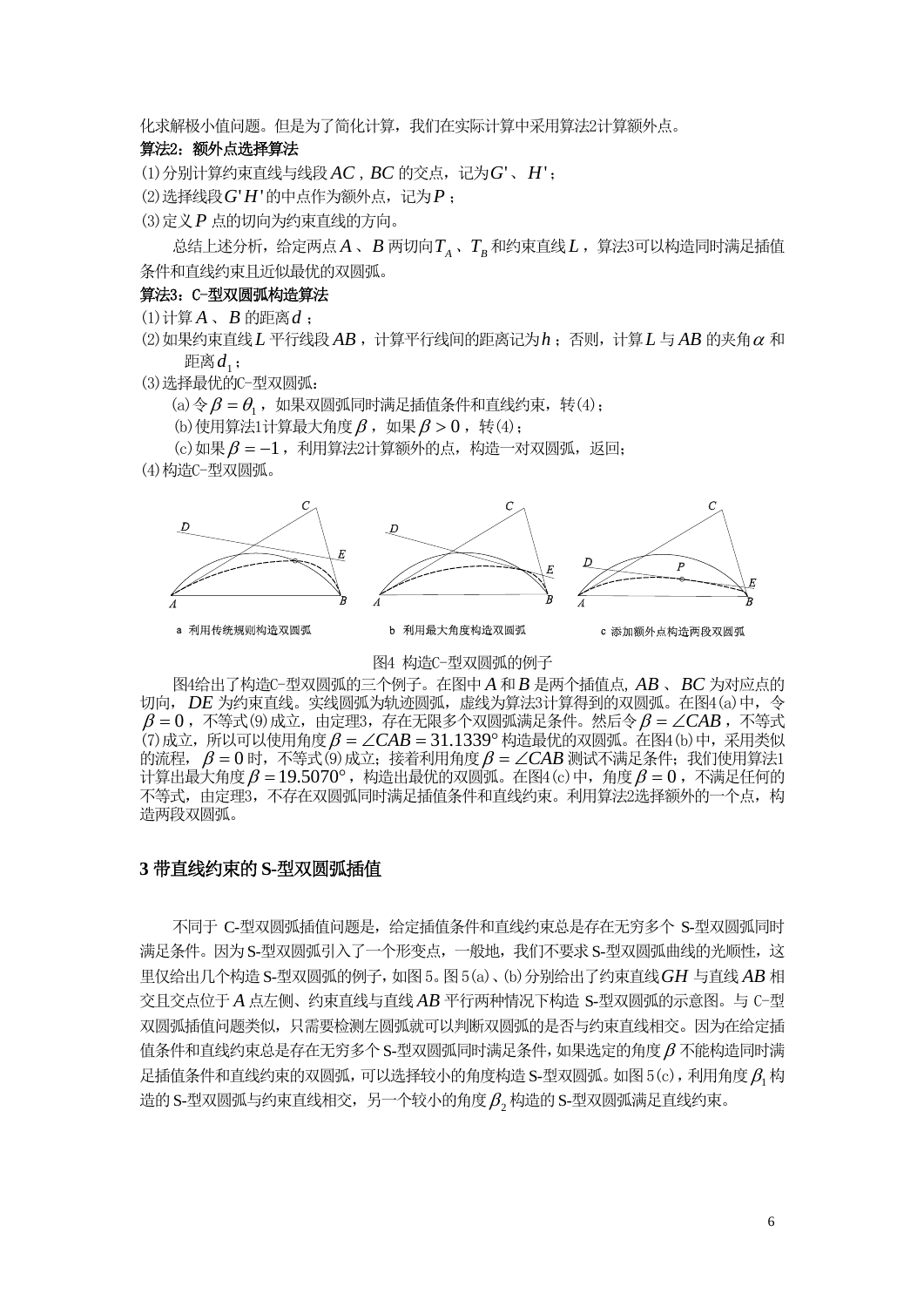

## **4** 实验例子和结论

带直线约束的双圆弧插值问题可以直接推广到处理带区域约束的插值问题。例如引言中提到的 多边形材料加工问题可以抽象为一个带区域约束的插值问题。这个问题分解为多个带直线约束的双 圆弧插值问题。利用图6的例子,图6(a)的凸多边形区域内,有8个插值点,利用算法3可以构造出 $G^1$ 连续的圆弧样条边界曲线。图6(b)中有9个插值点且多边形区域是非凸的,我们引入一个S-型双圆弧 (虚线表示),构造 $G^1$ 连续的圆弧样条曲线。



图6 多边形约束下的双圆弧插值

本文研究了带直线约束的双圆弧插值问题,对 C-型双圆弧提出同时满足插值条件和直线约束的 构造算法。算法中利用不等式直接检测双圆弧是否满足直线约束,并结合传统选优规则,得到近似 最优的双圆弧;对 S-型双圆弧列举了一些结果。今后的工作中还将讨论带复杂曲线约束的双圆弧插 值问题。

#### 参考文献

- [1] Goodman T N T. Shape preserving interpolation by curves [C] //Levesley J, Anderson I J, Mason J C. Algorithms for Approximation IV. Huddersfield: University of Huddersfield Press, 2002:24-35
- [2] Lahtinen A, Positive Hermite interpolation by quadratic splines [J]. SIAM Journal on Mathematical Analysis, 1993, 24(1):223-233
- [3] Goodman T N T, Ong B H, Unsworth K. Constrained interpolation using rational cubic splines [C] //Farin G. Nurbs for Curve and Surface Design II. Philadelphia: Society for Industrial and Applied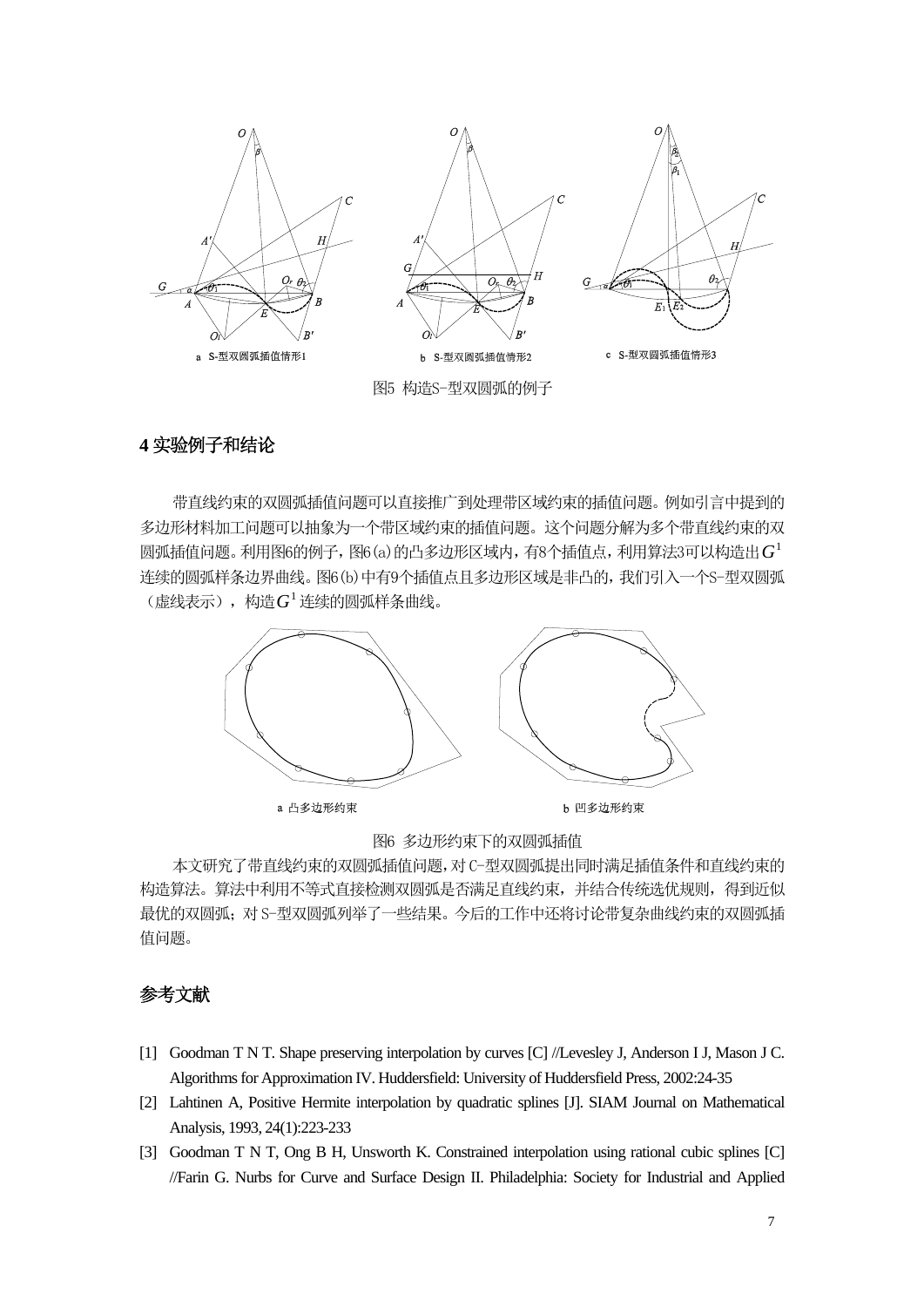Mathematics, 1991:59-74

- [4] Ong H, Unsworth K. On non-parametric constrained interpolation [C] //Lyche T, Schmaker L L. Mathimatical Methods in CAGD. Boston: Academic Press, 1992:419-430
- [5] Zhang C M, Yang X Q, Wang J Y. Approaches for constrained parametric curve interpolation [J]. Journal of Computer Science and Technology, 2003, 18(5):592-597
- [6] Meek D S, Ong B H, Waltona D J. Constrained interpolation with rational cubics [J]. Computer Aided Geometric Design, 2003, 20(5):253-275
- [7] Meek D S, Ong B H, Walton D J. A constrained guided  $G<sup>1</sup>$  continuous spline curve [J]. Computer-Aided Design, 2003, 35(6):591-599
- [8] Bolton K M. Biarc curves [J]. Computer-Aided Design, 1975, 7(2):89-92
- [9] Sun J C, Zheng H L, On arc and biarc curve approximation [J], Mathematica Numerica Sinica, 1981, 2:97-112 (in Chinese)

(孙家昶, 郑会琳, 曲线的圆弧逼近与双圆弧逼近[J], 计算数学, 1981, 2: 97-112)

- [10] Sun J C, Spline functions and Computational geometry [M], Beijing: Scientific Press, 1982 (in Chinese) (孙家昶,样条函数与计算几何[M],北京:科学出版社,1982)
- [11] Yong J H, Hu S M, Sun J G. A note on approximation of discrete data by arc splines [J]. Computer-Aided Design, 1999, 31(14):911-915
- [12] Yong J H, Hu S M, Sun J G. Bisection algorithms for approximating quadratic Bezier curves by  $G<sup>1</sup>$  arc splines [J]. Computer-Aided Design, 2000, 32(4):253-260
- [13] Chen X D, Yong J H, Zheng G Q, Sun J G. Automatic  $G<sup>1</sup>$  arc spline interpolation for closed point set [J]. Computer-Aided Design, 2004, 36(12):1205-1218
- [14] Held M, Eibl J. Biarc approximation of polygons within asymmetric tolerance bands [J]. Computer-Aided Design, 2005, 37(4):357-371
- [15] Su B Q, Liu D Y. Computational geometry [M]. Shanghai: Shanghai Scientific & Technical Publishers, 1981(in Chinese)

(苏步青,刘鼎元,计算几何,上海:上海科学技术出版社,1981)

- [16] Sabin M A. The use of piecewise forms for the numerical determination of shape [D]. Budapest: Hungarian Academy of Sciences, 1977
- [17] Meek D S, Walton D J. Approximation of discrete data by arc splines [J]. Computer-Aided Design, 1992, 24(6):301-306



作者简介

刘续征 男,1972 年生,博士研究生,主要研究方向为 CAD & CG、计算数学.



雍俊海 男,1973 年生,博士,副教授,主要研究方向为 CAD & CG、计算机 动画、软件工程.